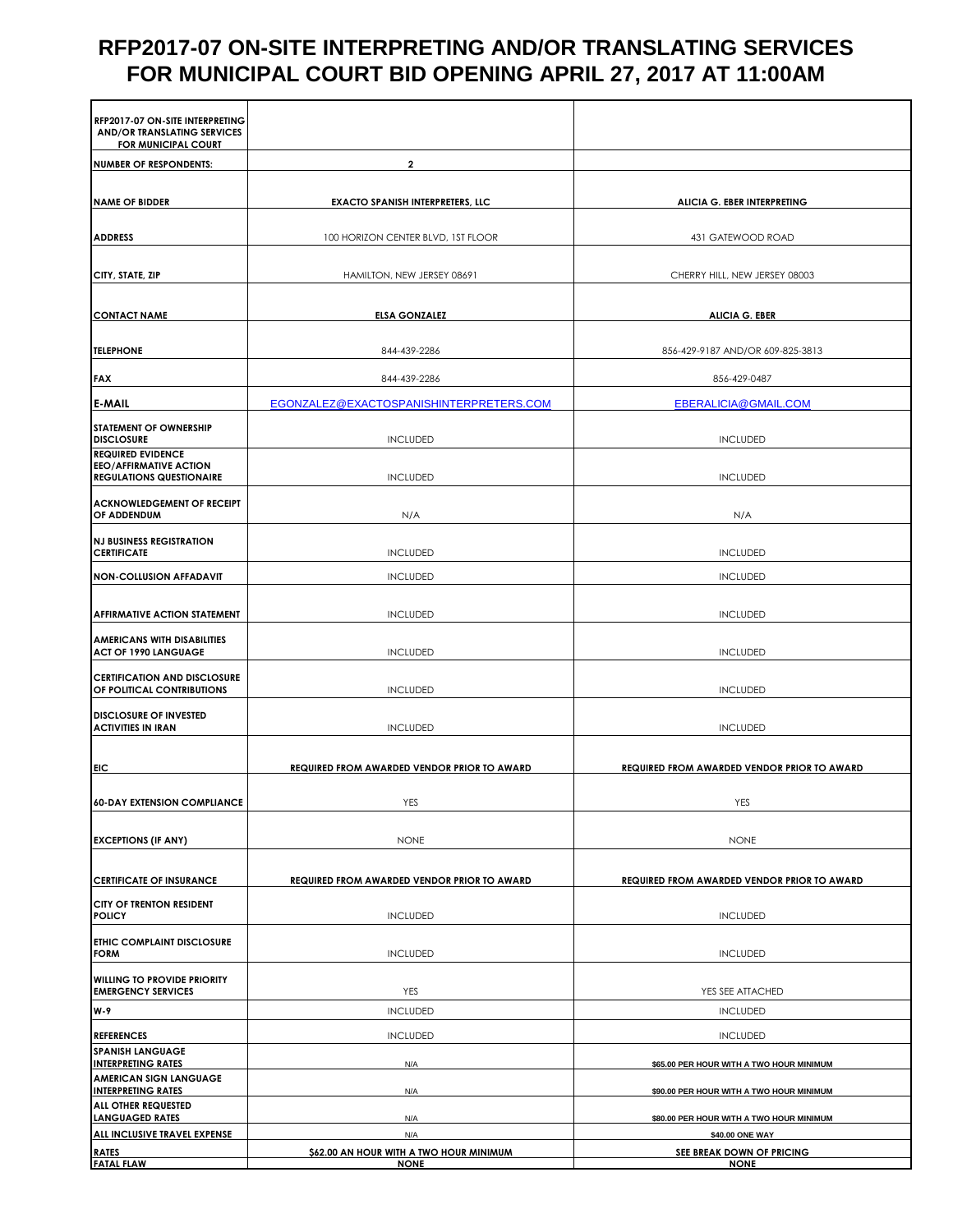### **Exacto Spanish Interpreters** 100 Horizon Center Blvd 1st FL Hamilton, NJ 08691 1-844-4-EXACTO egonzalez@exactospanishinterpreters.com



April 25, 2017

Attn: Isabel C. Garcia, OPA, Purchasing Agent City f Trenton Divison of Purchasing 319 East State Street Trenton, New Jersey 08608

#### RE: (RFP2017-07) "ON-SITE INTERPRETING AND/OR TRANSLATING SERVICES FOR TRENTON MUNICIPAL COURT"

Purchasing Agent,

I am writing this proposal for RFP mentioned above in the hopes that I qualify for bid with all requirements requested and qualifications as a small business owner but with great experience and desire to thrive.

Presently, I am working on expanding my company we are approximately 15 minutes away from the Trenton Municipal Court. I myself being a qualified State Conditionally Approved Interpreter who is retesting in June, would love to take hands on this contract. My experience of close to twenty years as a freelancer and Regional Quality Assurance Manager for Lionbridge in the East Coast Region in which I would over see over 500 interpreters, hire, train and evaluate and maintained an exceptional relationship with the court staff is what has led me to open my own agency. I am very much liked by State and Family judges for the work I have provided as an interpreter.

I have enclosed references one being from New Brunswick Municipal Court. My rates are very competitive at \$62.00 an hour with a two hour minimum. You can rest assured about our punctuality, quality and dedication. Although our name is Exacto Spanish Interpreters we tailor to many different languages being an interpreter myself I have access to a large pool of interpreters that are always eager to work.

I am looking forward to April 27, 2017 in the hopes that I meet all qualifications!

Regards, Elsa Gonzalez (owner)